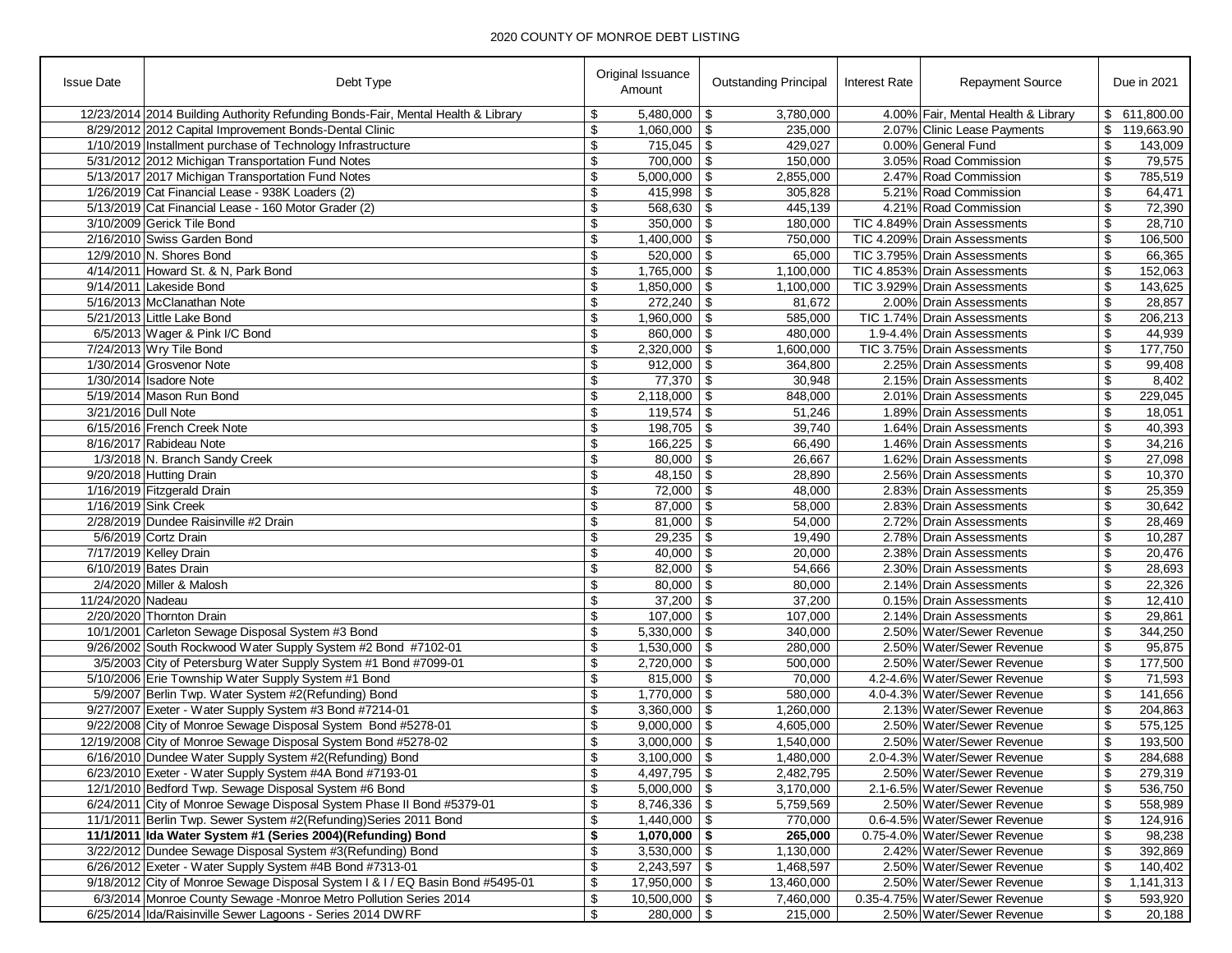| <b>Issue Date</b>  | Debt Type                                                                      | Original Issuance<br>Amount | <b>Outstanding Principal</b> | Interest Rate | <b>Repayment Source</b>   | Due in 2021 |
|--------------------|--------------------------------------------------------------------------------|-----------------------------|------------------------------|---------------|---------------------------|-------------|
|                    | 8/11/2016 South County Water Supply Sys No.1 Series 2016(Refunding 2005)       | 2,610,000                   | 1,515,000                    |               | 1.38% Water/Sewer Revenue | 308,906     |
|                    | 9/14/2018 South Rockwood Sewage Disposal Sys #3 - 2018 <sup>1</sup>            | 1,396,908                   | 1,281,908                    |               | 2.00% Water/Sewer Revenue | 85,638      |
|                    | 9/14/2018 Bedford Twp. Sewage Disposal Sys #7 - 12 Mil 2018 <sup>2</sup>       | 12,000,000                  | 12,000,000                   |               | 2.00% Water/Sewer Revenue | 240,000     |
|                    | 3/27/2019 Bedford Twp. Sewage Disposal Sys #7 - 10 MIL 2019                    | $10,175,000$   \$           | 7.529.632                    |               | 2.00% Water/Sewer Revenue | 111.912     |
|                    | 5/21/2019 Dundee Sewage Disposal System - Series 2019                          | $2,495,000$   \$            | 2,395,000                    |               | 4.00% Water/Sewer Revenue | 198,700     |
|                    |                                                                                |                             |                              |               |                           |             |
|                    | PLEASE NOTE - discrepancies listed below to be corrected in 2021 Audit Reports |                             |                              |               |                           |             |
| <b>Water/Sewer</b> | Issue dated 9/14/18 - Amt in Audit is incorrect at \$1,480,000.00              |                             |                              |               |                           |             |
|                    | The full amount of Bond was not drawn.                                         |                             |                              |               |                           |             |
|                    |                                                                                |                             |                              |               |                           |             |
| <b>Water/Sewer</b> | Issue dated 11/01/11 is not listed in Audit                                    |                             |                              |               |                           |             |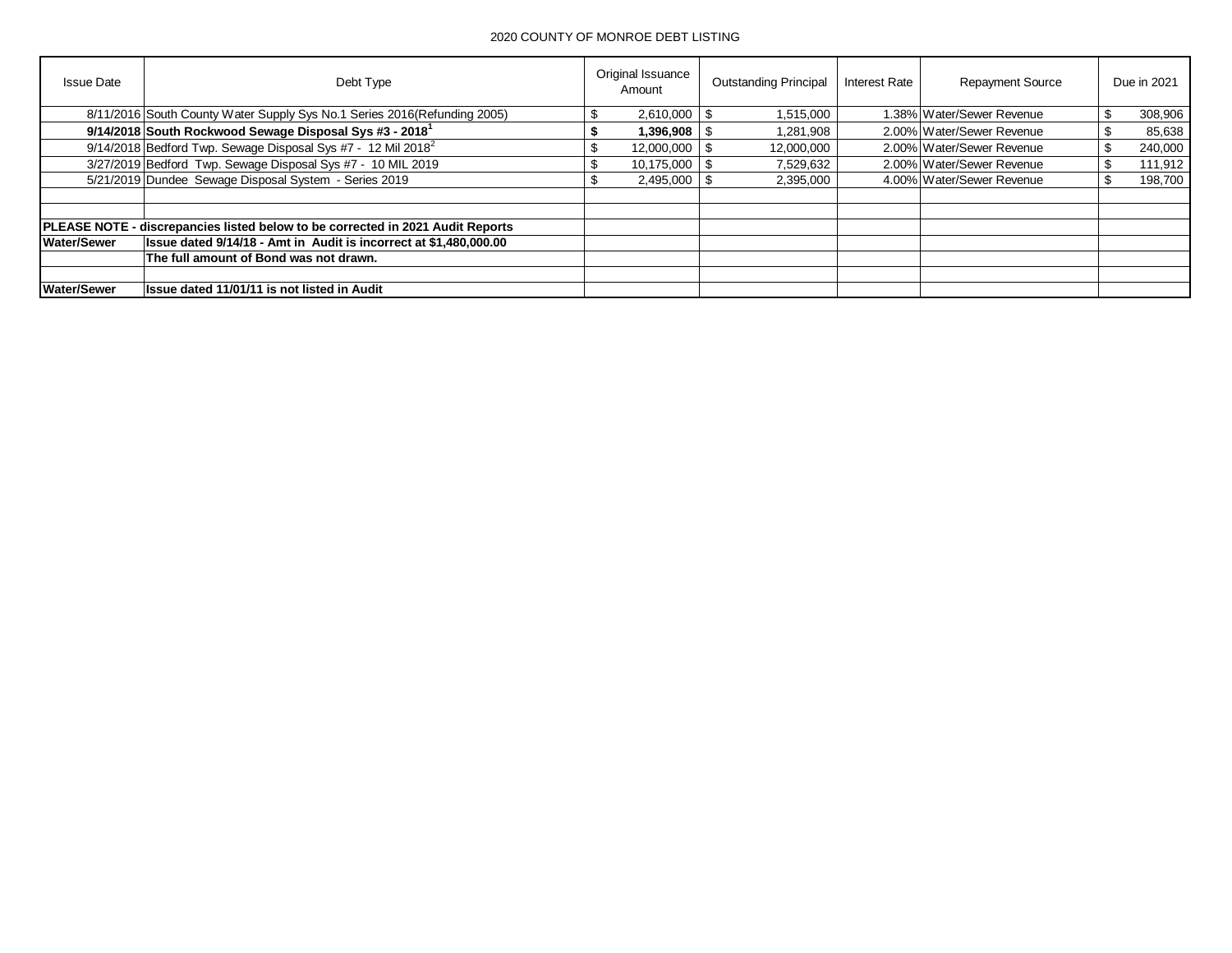| <b>Issue Date</b>    | Debt Type                                                                        | Due in 2022                    | Due in 2023                     | Due in 2024          | Due in 2025                                 | Due in 2026                    | Due in 2027          |
|----------------------|----------------------------------------------------------------------------------|--------------------------------|---------------------------------|----------------------|---------------------------------------------|--------------------------------|----------------------|
|                      | 12/23/2014 2014 Building Authority Refunding Bonds-Fair, Mental Health & Library | \$                             | 617,500.00   \$ 617,300.00      |                      | $$612,200.00 \;   \; $624,100.00 \;   \; $$ | 621,100.00                     | \$<br>622,200.00     |
|                      | 8/29/2012 2012 Capital Improvement Bonds-Dental Clinic                           | \$<br>120,231.65               | \$                              | \$                   | \$                                          | \$                             | \$                   |
|                      | 1/10/2019 Installment purchase of Technology Infrastructure                      | \$<br>$143,009$ \ \$           | $143,009$ \ \$                  | $\blacksquare$       | \$<br>$\blacksquare$                        | \$<br>$\blacksquare$           | \$<br>$\sim$         |
|                      | 5/31/2012 2012 Michigan Transportation Fund Notes                                | \$                             | $\mathbf{r}$                    | \$<br>$\omega$       | \$<br>$\blacksquare$                        | \$<br>$\blacksquare$           | \$<br>$\blacksquare$ |
|                      | 5/13/2017 2017 Michigan Transportation Fund Notes                                | \$<br>767,858                  | \$<br>750,198   \$              | 727,537              | -\$                                         | \$                             | \$                   |
|                      | 1/26/2019 Cat Financial Lease - 938K Loaders (2)                                 | \$<br>$64,471$ \\$             | $64,471$ \\$                    | $161,760$ \$         | $\blacksquare$                              | \$<br>$\blacksquare$           | \$<br>$\sim$         |
|                      | 5/13/2019 Cat Financial Lease - 160 Motor Grader (2)                             | \$<br>$72,390$ \ \$            | $72,390$ \$                     | $290,240$ \$         | $\blacksquare$                              | \$                             | \$<br>$\sim$         |
|                      | 3/10/2009 Gerick Tile Bond                                                       | \$<br>$27,830$ \$              | $26,930$ \$                     | $26,000$ \ \$        | $25,050$ \$                                 | 24,080                         | \$<br>23,090         |
|                      | 2/16/2010 Swiss Garden Bond                                                      | \$<br>$103,463$ \$             |                                 |                      | $94,003$ \$                                 | 90,713                         | \$<br>87,375         |
|                      | 12/9/2010 N. Shores Bond                                                         | \$                             | \$                              | \$                   | \$                                          | \$                             | \$                   |
|                      | 4/14/2011 Howard St. & N, Park Bond                                              | \$<br>$147,500$ \ \$           | $142,500$ \$                    | $137,500$ \$         | $132,500$ \$                                | 127,500                        | \$<br>122,500        |
|                      | 9/14/2011 Lakeside Bond                                                          | \$<br>$139,625$ \ \$           | $135,625$ \\$                   | $131,625$ \$         | $127,625$ \$                                | 123,625                        | \$<br>119,563        |
|                      | 5/16/2013 McClanathan Note                                                       | \$<br>$28,313$ \$              |                                 | $\blacksquare$       | \$                                          | \$                             | \$                   |
|                      | 5/21/2013 Little Lake Bond                                                       | \$<br>$202,069$ \ \$           | $197,438$ \$                    | $\sim$               | \$<br>$\overline{\phantom{a}}$              | \$                             | \$                   |
|                      | 6/5/2013 Wager & Pink I/C Bond                                                   | \$<br>$43,639$ \\$             |                                 | $40,835$ \$          | $39,390$ \$                                 | 37,928                         | \$<br>36,449         |
|                      | 7/24/2013 Wry Tile Bond                                                          | \$<br>$173,250$ \ \$           | $168,750$ \ \$                  | $164,250$ \$         | $159,750$ \$                                | 160,156                        | \$<br>155,469        |
|                      | 1/30/2014 Grosvenor Note                                                         | \$<br>$97,356$ \ \$            | $95,304$ \\$                    | $93,258$ \$          | $\overline{\phantom{a}}$                    | \$<br>$\blacksquare$           | \$                   |
|                      | 1/30/2014 Isadore Note                                                           | \$                             | $8,070$ \$                      | $7,904$ \$           | $\omega$                                    | \$<br>$\blacksquare$           | \$<br>$\blacksquare$ |
|                      | 5/19/2014 Mason Run Bond                                                         | \$                             |                                 |                      | $\vert$ \$                                  |                                | \$                   |
|                      |                                                                                  | $224,784$ \\$                  | $220,522$ \$                    | 216,261              | $\blacksquare$                              | \$<br>$\blacksquare$           | \$                   |
| 3/21/2016 Dull Note  |                                                                                  | \$                             | 17,405                          |                      | \$<br>$\blacksquare$                        | \$<br>$\sim$                   | $\blacksquare$       |
|                      | 6/15/2016 French Creek Note                                                      | \$                             | \$                              | \$<br>$\blacksquare$ | \$<br>$\blacksquare$                        | \$                             | \$<br>$\blacksquare$ |
|                      | 8/16/2017 Rabideau Note                                                          | \$<br>$33,730$ \ \$            | $\blacksquare$                  | \$<br>$\blacksquare$ | \$<br>$\blacksquare$                        | \$<br>$\blacksquare$           | \$<br>$\blacksquare$ |
|                      | 1/3/2018 N. Branch Sandy Creek                                                   | \$<br>$\sim$                   | \$<br>$\sim$                    | \$<br>$\sim$         | \$<br>$\blacksquare$                        | \$<br>$\blacksquare$           | \$<br>$\blacksquare$ |
|                      | 9/20/2018 Hutting Drain                                                          | \$<br>10,124                   | \$<br>9,877                     | \$<br>$\blacksquare$ | \$<br>$\sim$                                | \$                             | \$                   |
|                      | 1/16/2019 Fitzgerald Drain                                                       | \$<br>$24,680$ \ \$            | $\blacksquare$                  | \$<br>$\blacksquare$ | \$<br>$\blacksquare$                        | \$<br>$\overline{\phantom{a}}$ | \$<br>$\blacksquare$ |
| 1/16/2019 Sink Creek |                                                                                  | \$<br>$29,821$ \$              | $\blacksquare$                  | \$<br>$\blacksquare$ | \$<br>$\blacksquare$                        | \$<br>$\blacksquare$           | \$<br>$\blacksquare$ |
|                      | 2/28/2019 Dundee Raisinville #2 Drain                                            | \$<br>27,735                   | \$                              | \$<br>$\blacksquare$ | \$<br>$\blacksquare$                        | \$                             | \$                   |
|                      | 5/6/2019 Cortz Drain                                                             | \$<br>$10,016$ \ \$            | $\blacksquare$                  | \$<br>$\blacksquare$ | \$<br>$\blacksquare$                        | \$<br>$\blacksquare$           | \$<br>$\sim$         |
|                      | 7/17/2019 Kelley Drain                                                           | \$<br>$\sim$                   | \$<br>$\blacksquare$            | \$<br>$\blacksquare$ | \$<br>$\blacksquare$                        | \$<br>$\blacksquare$           | \$<br>$\blacksquare$ |
|                      | 6/10/2019 Bates Drain                                                            | 29,374<br>\$                   | \$                              | \$                   | \$<br>$\blacksquare$                        | \$                             | \$                   |
|                      | 2/4/2020 Miller & Malosh                                                         | \$                             | 20,856                          | \$<br>20,428         | \$<br>$\blacksquare$                        | \$<br>$\blacksquare$           | \$<br>$\blacksquare$ |
| 11/24/2020 Nadeau    |                                                                                  | \$<br>12,437                   | \$<br>$12,479$ \ \$             |                      | \$<br>$\blacksquare$                        | \$<br>$\blacksquare$           | \$<br>$\blacksquare$ |
|                      | 2/20/2020 Thornton Drain                                                         | \$<br>28,468                   | \$<br>$27,895$ \$               | 27,323               | \$<br>$\blacksquare$                        | \$<br>$\blacksquare$           | \$                   |
|                      | 10/1/2001 Carleton Sewage Disposal System #3 Bond                                | \$<br>$\sim$                   | \$<br>$\blacksquare$            | \$<br>$\sim$         | \$<br>$\sim$                                | \$<br>$\blacksquare$           | \$<br>$\omega$       |
|                      | 9/26/2002 South Rockwood Water Supply System #2 Bond #7102-01                    | \$<br>98,563                   | 96,188<br>\$                    | \$<br>$\blacksquare$ | \$<br>$\blacksquare$                        | \$                             | \$                   |
|                      | 3/5/2003 City of Petersburg Water Supply System #1 Bond #7099-01                 | \$<br>173,375                  | $174,250$ \ \$<br>  \$          | $\blacksquare$       | \$<br>$\blacksquare$                        | \$<br>$\blacksquare$           | \$<br>$\blacksquare$ |
|                      | 5/10/2006 Erie Township Water Supply System #1 Bond                              | \$<br>$\overline{\phantom{0}}$ | \$<br>$\mathbb{Z}^{\mathbb{Z}}$ | \$<br>$\omega$       | \$<br>$\overline{a}$                        | \$<br>$\blacksquare$           | \$<br>$\omega$       |
|                      | 5/9/2007 Berlin Twp. Water System #2(Refunding) Bond                             | \$<br>136,781                  | $126,934$ \$<br>\$              | $122,118$ \$         | $112,338$ \$                                |                                | \$                   |
|                      | 9/27/2007 Exeter - Water Supply System #3 Bond #7214-01                          | \$                             | $197,213$ \$                    | $193,388$ \$         | $189,563$ \$                                | 185,738                        | \$<br>181,913        |
|                      | 9/22/2008 City of Monroe Sewage Disposal System Bond #5278-01                    | \$<br>$578,625$ \\$            | $576,750$ \\$                   | $579,625$ \$         | $577,125$ \$                                | $579,375$ \\$                  | 576,250              |
|                      | 12/19/2008 City of Monroe Sewage Disposal System Bond #5278-02                   | \$<br>194,625                  | <b>S</b><br>$190,625$ \$        | $191,625$ \$         | $192,500$ \$                                | 193,250                        | \$<br>193,875        |
|                      | 6/16/2010 Dundee Water Supply System #2(Refunding) Bond                          | \$<br>$285,725$ \$             | $281,328$ \$                    | $271,861$ \$         | $271,522$ \$                                | $270,631$ \$                   | $\sim$               |
|                      | 6/23/2010 Exeter - Water Supply System #4A Bond #7193-01                         | \$                             | $283,007$ \ \$                  | 282,070   \$         | 281,007 \$                                  | $279,820$ \$                   | 278,507              |
|                      | 12/1/2010 Bedford Twp. Sewage Disposal System #6 Bond                            | \$<br>$520,813$ \\$            | $504,563$ \\$                   | 488,000   \$         | $466, 125$ \$                               | 449,250 $\frac{1}{3}$          | $\overline{431,175}$ |
|                      | 6/24/2011 City of Monroe Sewage Disposal System Phase II Bond #5379-01           | \$<br>$563,614$ \\$            | $562,864$ \$                    | $561,864$ \$         | $560,614$ \$                                | $564,114$ \\$                  | 562,239              |
|                      | 11/1/2011 Berlin Twp. Sewer System #2(Refunding) Series 2011 Bond                | \$                             |                                 | $128,168$ \ \$       | $128,469$ \$                                | 128,325                        | \$<br>127,813        |
|                      | 11/1/2011 Ida Water System #1 (Series 2004)(Refunding) Bond                      | \$<br>$95,088$ \ \ \$          | 86,700 \$                       | $\sim$               | \$<br>$\sim$                                | \$<br>$\sim$                   | \$<br>$\sim$         |
|                      | 3/22/2012 Dundee Sewage Disposal System #3(Refunding) Bond                       | \$<br>398,734   \$             | $379,538$ \$                    | $\sim$               | \$<br>$\sim$                                | \$<br>$\sim$                   | \$<br>$\sim$         |
|                      | 6/26/2012 Exeter - Water Supply System #4B Bond #7313-01                         | \$<br>$142,715$ \\$            | $139,965$ \ \$                  | $142,152$ \$         | $144,215$ \$                                | $141,215$ \$                   | 143,152              |
|                      | 9/18/2012 City of Monroe Sewage Disposal System I & I / EQ Basin Bond #5495-01   | \$                             |                                 | $1,137,938$ \$       | $1,140,750$ \$                              | 1,138,000                      | \$<br>1,139,988      |
|                      | 6/3/2014 Monroe County Sewage -Monroe Metro Pollution Series 2014                | \$<br>$593,819$ \\$            | $592,708$ \$                    | $594,829$ \$         | 595,902 \$                                  | 590,907 \$                     | 5,695,139            |
|                      | 6/25/2014 Ida/Raisinville Sewer Lagoons - Series 2014 DWRF                       | \$<br>$19,813$ $\sqrt{$}$      |                                 | $19,063$ \$          | $18,688$ \$                                 | $18,313$ \ \$                  | 17,938               |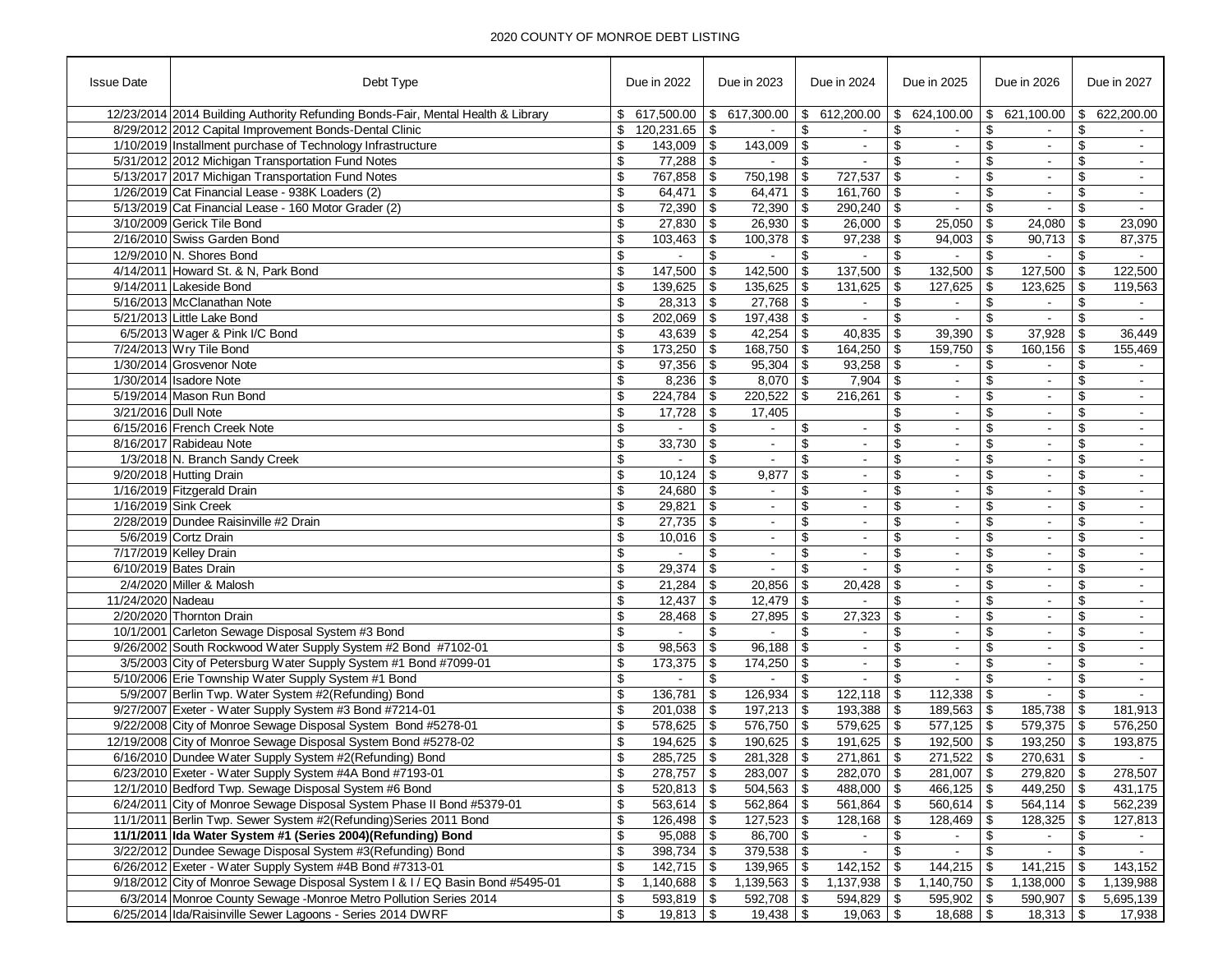| <b>Issue Date</b>  | Debt Type                                                                             |    | Due in 2022    |      | Due in 2023 |      | Due in 2024    | Due in 2025 |      | Due in 2026 | Due in 2027 |
|--------------------|---------------------------------------------------------------------------------------|----|----------------|------|-------------|------|----------------|-------------|------|-------------|-------------|
|                    | 8/11/2016 South County Water Supply Sys No.1 Series 2016(Refunding 2005)              | .১ |                |      | 315,661     | \$   | $316,417$ \$   | 312.139     | - \$ |             |             |
|                    | 9/14/2018 South Rockwood Sewage Disposal Sys #3 - 2018 <sup>1</sup>                   |    | 84,438         |      | 83,238      |      |                | 85,838      | -96  | 84,538      | 83,238      |
|                    | $9/14/2018$ Bedford Twp. Sewage Disposal Sys #7 - 12 Mil 2018 <sup>2</sup>            |    | 735,000        | - \$ | 735.100     | - \$ | 735,000 \$     | 734.700     | - \$ | 734.200     | 733,500     |
|                    | 3/27/2019 Bedford Twp. Sewage Disposal Sys #7 - 10 MIL 2019                           |    |                |      |             |      | $530,012$ \$   | 531,312     | ∣\$. | 532,412     | 528,312     |
|                    | 5/21/2019 Dundee Sewage Disposal System - Series 2019                                 |    | $204.300$ \ \$ |      | 199.700     |      | $229.400$ \ \$ | 228.300     |      | 227,000     | 235,300     |
|                    |                                                                                       |    |                |      |             |      |                |             |      |             |             |
|                    | <b>PLEASE NOTE - discrepancies listed below to be corrected in 2021 Audit Reports</b> |    |                |      |             |      |                |             |      |             |             |
| <b>Water/Sewer</b> | Issue dated 9/14/18 - Amt in Audit is incorrect at \$1,480,000.00                     |    |                |      |             |      |                |             |      |             |             |
|                    | The full amount of Bond was not drawn.                                                |    |                |      |             |      |                |             |      |             |             |
|                    |                                                                                       |    |                |      |             |      |                |             |      |             |             |
| <b>Water/Sewer</b> | Issue dated 11/01/11 is not listed in Audit                                           |    |                |      |             |      |                |             |      |             |             |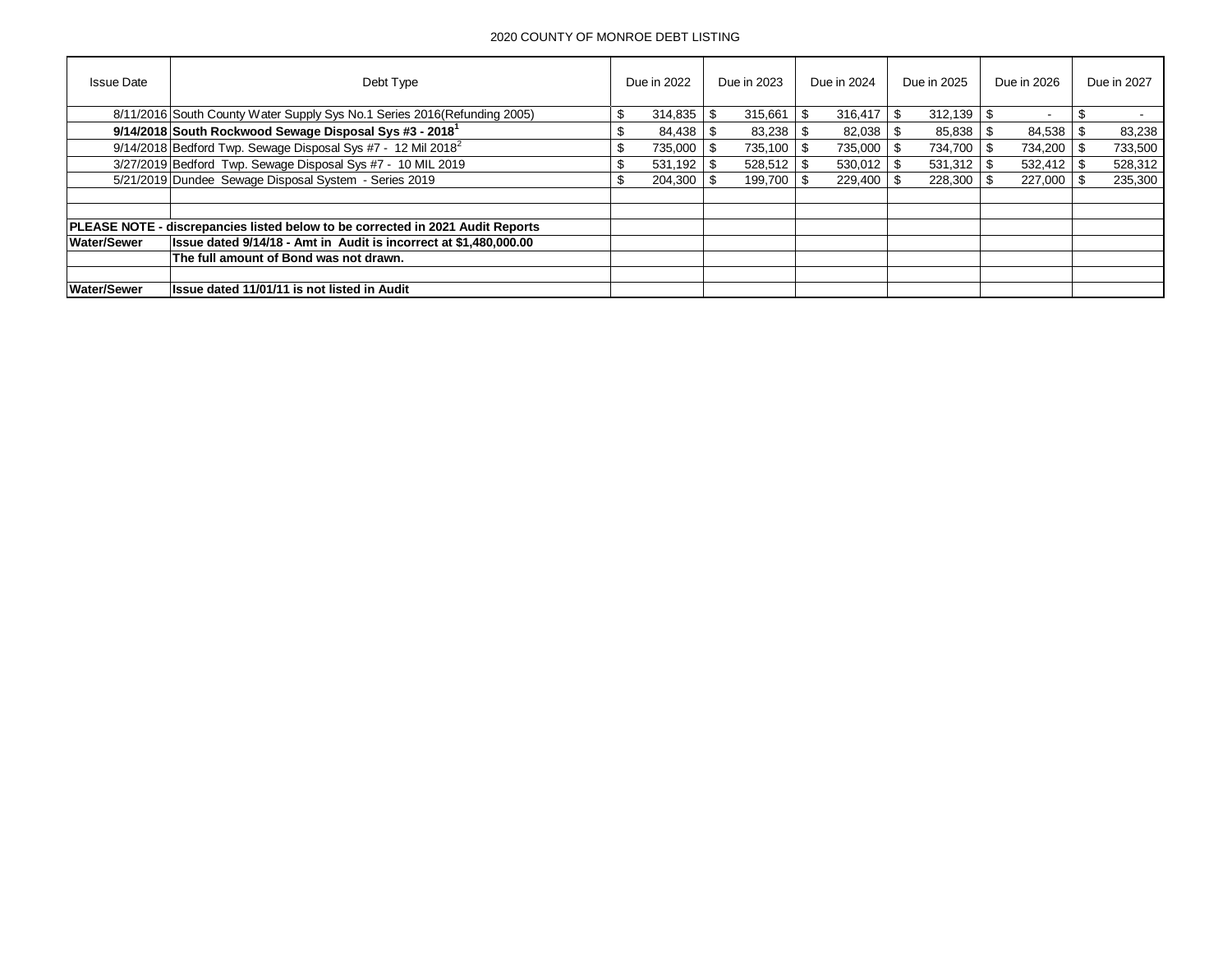| <b>Issue Date</b>   | Debt Type                                                                        |                                  | Due in 2028              |                         | Due in 2029                     |            | Due in 2030                                              |                 | Due in 2031              |                 | Due in 2032      |                | Due in 2033              | Due in 2034 |                         |
|---------------------|----------------------------------------------------------------------------------|----------------------------------|--------------------------|-------------------------|---------------------------------|------------|----------------------------------------------------------|-----------------|--------------------------|-----------------|------------------|----------------|--------------------------|-------------|-------------------------|
|                     | 12/23/2014 2014 Building Authority Refunding Bonds-Fair, Mental Health & Library | \$                               | $\sim$                   | \$                      | $\overline{\phantom{a}}$        | \$         | $\sim$                                                   | \$              | $\blacksquare$           | \$              | $\sim$           | \$             | $\overline{\phantom{a}}$ | \$          |                         |
|                     | 8/29/2012 2012 Capital Improvement Bonds-Dental Clinic                           | $\overline{\boldsymbol{\theta}}$ | $\sim$                   | \$                      | $\sim$                          | \$         | $\sim$                                                   | \$              | $\sim$                   | \$              | $\sim$           | \$             | $\blacksquare$           | \$          | $\sim$                  |
|                     | 1/10/2019 Installment purchase of Technology Infrastructure                      | $\overline{\$}$                  |                          | \$                      |                                 | \$         | $\blacksquare$                                           | \$              | $\overline{\phantom{a}}$ | \$              | $\blacksquare$   | \$             |                          | \$          |                         |
|                     | 5/31/2012 2012 Michigan Transportation Fund Notes                                | \$                               | $\sim$                   | \$                      | $\overline{\phantom{a}}$        | \$         | $\sim$                                                   | \$              | $\overline{\phantom{a}}$ | \$              | $\sim$           | \$             | $\blacksquare$           | \$          | $\blacksquare$          |
|                     | 5/13/2017 2017 Michigan Transportation Fund Notes                                | $\overline{\boldsymbol{\theta}}$ |                          | \$                      |                                 | \$         |                                                          | \$              | $\blacksquare$           | \$              | $\sim$           | \$             | $\blacksquare$           | \$          | $\blacksquare$          |
|                     | 1/26/2019 Cat Financial Lease - 938K Loaders (2)                                 | $\overline{\boldsymbol{\theta}}$ | $\blacksquare$           | \$                      | $\sim$                          | \$         | $\blacksquare$                                           | \$              | $\blacksquare$           | \$              | $\blacksquare$   | \$             | $\blacksquare$           | \$          |                         |
|                     | 5/13/2019 Cat Financial Lease - 160 Motor Grader (2)                             | \$                               | $\sim$                   | \$                      | $\overline{\phantom{a}}$        | \$         | $\sim$                                                   | \$              | $\sim$                   | \$              | $\sim$           | \$             | $\blacksquare$           | \$          | $\sim$                  |
|                     | 3/10/2009 Gerick Tile Bond                                                       | \$                               | 22,080                   | \$                      | 21,050                          | -\$        |                                                          | $\mathfrak{L}$  | $\sim$                   | \$              | $\mathbf{r}$     | \$             | $\blacksquare$           | \$          | $\sim$                  |
|                     | 2/16/2010 Swiss Garden Bond                                                      | \$                               | 83,953                   | \$                      | 80,438                          | \$         | 76,828                                                   | \$              | $\blacksquare$           | \$              | $\blacksquare$   | \$             | $\blacksquare$           | \$          | $\sim$                  |
|                     | 12/9/2010 N. Shores Bond                                                         | \$                               | $\sim$                   | \$                      | $\sim$                          | \$         | $\sim$                                                   | \$              | $\sim$                   | \$              | $\sim$           | \$             | $\blacksquare$           | \$          | $\sim$                  |
|                     | 4/14/2011 Howard St. & N, Park Bond                                              | $\overline{\boldsymbol{\theta}}$ | 117,500                  | \$                      | 112,500                         | \$         | 107,500                                                  | \$              | 102,500                  | \$              | $\omega$         | $\mathfrak{S}$ | $\blacksquare$           | \$          |                         |
|                     | 9/14/2011 Lakeside Bond                                                          | $\overline{\$}$                  | $115,375$ \$             |                         | $111,125$ \$                    |            | 106,750                                                  | \$              | 102,250                  | \$              | $\blacksquare$   | \$             | $\overline{\phantom{a}}$ | \$          | $\sim$                  |
|                     | 5/16/2013 McClanathan Note                                                       | \$                               | $\sim$                   | \$                      | $\sim$                          | \$         | $\sim$                                                   | \$              | $\sim$                   | \$              | $\sim$           | \$             | $\overline{\phantom{a}}$ | \$          |                         |
|                     | 5/21/2013 Little Lake Bond                                                       | \$                               |                          | $\mathfrak{L}$          | $\sim$                          | \$         | $\sim$                                                   | \$              | $\sim$                   | \$              | $\mathbf{r}$     | \$             |                          |             |                         |
|                     | 6/5/2013 Wager & Pink I/C Bond                                                   | \$                               | 34,952                   | \$                      | $\sim$                          | \$         | $\sim$                                                   | \$              | $\overline{\phantom{a}}$ | \$              | $\blacksquare$   | \$             | $\blacksquare$           | \$          | $\sim$                  |
|                     | 7/24/2013 Wry Tile Bond                                                          | \$                               | 150,781                  | \$                      | 146,094                         | \$         | 141,406                                                  | \$              | 136,719                  | \$              | 132,031          | -\$            | 127,344                  | \$          | $\blacksquare$          |
|                     | 1/30/2014 Grosvenor Note                                                         | $\overline{\boldsymbol{\theta}}$ |                          | \$                      |                                 | \$         |                                                          | \$              |                          | \$              |                  | \$             |                          | \$          |                         |
|                     | 1/30/2014 Isadore Note                                                           | \$                               | $\sim$                   | \$                      | $\blacksquare$                  | \$         | $\sim$                                                   | \$              | $\sim$                   | \$              | $\sim$           | \$             | $\blacksquare$           | \$          | $\sim$                  |
|                     | 5/19/2014 Mason Run Bond                                                         | \$                               | $\sim$                   | \$                      |                                 | \$         | $\blacksquare$                                           | \$              | $\overline{\phantom{a}}$ | \$              | $\blacksquare$   | \$             |                          | \$          |                         |
| 3/21/2016 Dull Note |                                                                                  | $\overline{\boldsymbol{\theta}}$ | $\blacksquare$           | \$                      |                                 | \$         | $\blacksquare$                                           | \$              | $\sim$                   | \$              | $\omega$         | \$             | $\blacksquare$           | \$          | $\sim$                  |
|                     | 6/15/2016 French Creek Note                                                      | \$                               | $\sim$                   | \$                      | $\sim$                          | \$         | $\sim$                                                   | \$              | $\blacksquare$           | \$              | $\sim$           | \$             | $\blacksquare$           | \$          | $\sim$                  |
|                     | 8/16/2017 Rabideau Note                                                          | \$                               | $\sim$                   | \$                      |                                 | \$         | $\sim$                                                   | \$              | $\blacksquare$           | \$              | $\blacksquare$   | \$             | $\blacksquare$           | \$          | $\blacksquare$          |
|                     | 1/3/2018 N. Branch Sandy Creek                                                   | $\overline{\mathcal{L}}$         | $\sim$                   | \$                      |                                 | \$         | $\blacksquare$                                           | \$              | $\overline{\phantom{a}}$ | \$              | $\blacksquare$   | \$             | $\overline{\phantom{a}}$ | \$          | $\blacksquare$          |
|                     | 9/20/2018 Hutting Drain                                                          | $\overline{\boldsymbol{\theta}}$ | $\sim$                   | $\sqrt[6]{\frac{1}{2}}$ | $\sim$                          | \$         | $\sim$                                                   | \$              | $\sim$                   | $\sqrt[6]{3}$   | $\omega_{\rm c}$ | \$             | $\blacksquare$           | \$          | $\blacksquare$          |
|                     | 1/16/2019 Fitzgerald Drain                                                       | $\overline{\boldsymbol{\theta}}$ | $\sim$                   | \$                      |                                 | \$         | $\blacksquare$                                           | \$              | $\overline{\phantom{a}}$ | \$              | $\blacksquare$   | \$             | $\blacksquare$           | \$          | $\blacksquare$          |
|                     | 1/16/2019 Sink Creek                                                             | \$                               | $\sim$                   | \$                      | $\overline{\phantom{a}}$        | \$         | $\sim$                                                   | \$              | $\blacksquare$           | \$              | $\blacksquare$   | \$             | $\blacksquare$           | \$          | $\sim$                  |
|                     | 2/28/2019 Dundee Raisinville #2 Drain                                            | $\overline{\boldsymbol{\theta}}$ |                          | \$                      |                                 | \$         | $\sim$                                                   | \$              | $\sim$                   | \$              | $\sim$           | \$             | $\blacksquare$           | \$          | $\sim$                  |
|                     | 5/6/2019 Cortz Drain                                                             | \$                               | $\sim$                   | \$                      |                                 | \$         | $\blacksquare$                                           | \$              | $\overline{\phantom{a}}$ | \$              | $\blacksquare$   | \$             | $\blacksquare$           | \$          |                         |
|                     | 7/17/2019 Kelley Drain                                                           | \$                               | $\sim$                   | \$                      | $\overline{\phantom{a}}$        | \$         | $\sim$                                                   | \$              | $\blacksquare$           | \$              | $\sim$           | \$             | $\blacksquare$           | \$          | $\sim$                  |
|                     | 6/10/2019 Bates Drain                                                            | $\overline{\$}$                  | $\blacksquare$           | \$                      | $\sim$                          | \$         | $\sim$                                                   | \$              | $\sim$                   | \$              | $\sim$           | \$             | $\blacksquare$           | \$          | $\blacksquare$          |
|                     | 2/4/2020 Miller & Malosh                                                         | $\overline{\$}$                  | $\sim$                   | \$                      |                                 | \$         | $\blacksquare$                                           | \$              | $\blacksquare$           | \$              | $\blacksquare$   | \$             | $\blacksquare$           | \$          | $\sim$                  |
| 11/24/2020 Nadeau   |                                                                                  | \$                               | $\sim$                   | \$                      | $\sim$                          | \$         | $\sim$                                                   | \$              | $\sim$                   | \$              | $\sim$           | \$             | $\blacksquare$           | \$          | $\blacksquare$          |
|                     | 2/20/2020 Thornton Drain                                                         | \$                               |                          | \$                      |                                 | \$         | $\sim$                                                   | \$              | $\sim$                   | \$              | $\mathbf{r}$     | \$             | $\blacksquare$           | \$          | $\sim$                  |
|                     | 10/1/2001 Carleton Sewage Disposal System #3 Bond                                | $\overline{\boldsymbol{\theta}}$ | $\sim$                   | \$                      |                                 | \$         | $\blacksquare$                                           | \$              | $\blacksquare$           | \$              | $\blacksquare$   | \$             | $\blacksquare$           | \$          | $\sim$                  |
|                     | 9/26/2002 South Rockwood Water Supply System #2 Bond #7102-01                    | \$                               | $\sim$                   | \$                      | $\sim$                          | \$         | $\sim$                                                   | \$              | $\sim$                   | \$              | $\blacksquare$   | \$             | $\blacksquare$           | \$          |                         |
|                     | 3/5/2003 City of Petersburg Water Supply System #1 Bond #7099-01                 | $\overline{\boldsymbol{\theta}}$ | $\overline{\phantom{a}}$ | \$                      |                                 | \$         |                                                          | \$              | $\sim$                   | \$              | $\blacksquare$   | $\mathfrak{S}$ | $\blacksquare$           | \$          | $\blacksquare$          |
|                     | 5/10/2006 Erie Township Water Supply System #1 Bond                              | \$                               | $\sim$                   | \$                      | $\sim$                          | \$         | $\sim$                                                   | \$              | $\sim$                   | $\overline{\$}$ | $\blacksquare$   | \$             | $\overline{\phantom{a}}$ | \$          | $\sim$                  |
|                     | 5/9/2007 Berlin Twp. Water System #2(Refunding) Bond                             | \$                               | $\sim$                   | \$                      | $\sim$                          | \$         | $\sim$                                                   | \$              | $\sim$                   | \$              | $\omega$         | \$             | $\blacksquare$           | \$          | $\blacksquare$          |
|                     | 9/27/2007 Exeter - Water Supply System #3 Bond #7214-01                          | $\overline{\$}$                  |                          | \$                      |                                 | \$         | $\sim$                                                   | \$              | $\sim$                   | \$              | $\mathbf{r}$     | \$             |                          | \$          |                         |
|                     | 9/22/2008 City of Monroe Sewage Disposal System Bond #5278-01                    | \$                               | 577.875                  | \$                      | 579,125                         | -\$        | $\sim$                                                   | \$              | $\sim$                   | \$              | $\sim$           | \$             | $\blacksquare$           | \$          | $\sim$                  |
|                     | 12/19/2008 City of Monroe Sewage Disposal System Bond #5278-02                   | \$                               | 194,375                  | \$                      | 194,750                         | -\$        | $\sim$                                                   | \$              | $\sim$                   | \$              | $\blacksquare$   | \$             | $\blacksquare$           | \$          | $\sim$                  |
|                     | 6/16/2010 Dundee Water Supply System #2(Refunding) Bond                          | $\overline{\$}$                  |                          | \$                      |                                 | $\sqrt{ }$ |                                                          | $\overline{\$}$ |                          | $\overline{\$}$ |                  | $\sqrt[6]{3}$  |                          | $\pmb{\$}$  |                         |
|                     | 6/23/2010 Exeter - Water Supply System #4A Bond #7193-01                         | $\overline{\boldsymbol{\theta}}$ | 282,007 \$               |                         | 280,320 \$                      |            | 281,267                                                  | \$              | $\blacksquare$           | \$              | $\blacksquare$   | \$             | $\blacksquare$           | \$          | $\blacksquare$          |
|                     | 12/1/2010 Bedford Twp. Sewage Disposal System #6 Bond                            | \$                               | $412,775$ \\$            |                         | $394,050$ \ \$                  |            |                                                          | \$              |                          | \$              |                  | \$             |                          | \$          |                         |
|                     | 6/24/2011 City of Monroe Sewage Disposal System Phase II Bond #5379-01           | $\boldsymbol{\theta}$            | 560,114                  | \$                      | $562,739$ \$                    |            | 559,989                                                  | \$              | 561,898                  | \$              | 558,183          | \$             | $\overline{\phantom{a}}$ | \$          |                         |
|                     | 11/1/2011 Berlin Twp. Sewer System #2(Refunding) Series 2011 Bond                | \$                               | $\sim$                   | \$                      | $\sim$                          | \$         | $\sim$                                                   | \$              | $\sim$                   | \$              | $\sim$           | \$             | $\blacksquare$           | \$          | $\sim$                  |
|                     | 11/1/2011 Ida Water System #1 (Series 2004)(Refunding) Bond                      | \$                               | $\blacksquare$           | \$                      | $\blacksquare$                  | \$         | $\blacksquare$                                           | \$              | $\blacksquare$           | \$              | $\blacksquare$   | \$             | $\blacksquare$           | \$          |                         |
|                     | 3/22/2012 Dundee Sewage Disposal System #3(Refunding) Bond                       | \$                               | $\sim$                   | \$                      | $\sim$                          | \$         | $\sim$                                                   | \$              | $\sim$                   | - \$            | $\sim$           | \$             | $\overline{\phantom{a}}$ | \$          | $\sim$                  |
|                     | 6/26/2012 Exeter - Water Supply System #4B Bond #7313-01                         | \$                               | 140,027                  | \$                      | 141,840                         | \$         | 143,527                                                  | \$              | 140, 152                 | <b>S</b>        | 140,329          | l \$           |                          | \$          | $\sim$                  |
|                     | 9/18/2012 City of Monroe Sewage Disposal System I & I / EQ Basin Bond #5495-01   | \$                               |                          |                         | $1,140,750$ \ \$ 1,141,188 \ \$ |            | $1,136,063$ \$ $1,140,313$ \$ $1,138,875$ \$ $1,136,813$ |                 |                          |                 |                  |                |                          |             | $\frac{1}{2}$ 1,139,063 |
|                     | 6/3/2014 Monroe County Sewage -Monroe Metro Pollution Series 2014                | \$                               | $593,471$ \\$            |                         | $590,945$ \$                    |            | $592,011$ \\$                                            |                 | $592,909$ \\$            |                 | $593,641$ \$     |                | 589,205                  | -\$         | 589,686                 |
|                     | 6/25/2014 Ida/Raisinville Sewer Lagoons - Series 2014 DWRF                       | $\sqrt{2}$                       | $17,563$ \$              |                         | $17,188$ \$                     |            | $16,813$ \$                                              |                 |                          |                 | $16,063$ \$      |                | $15,688$ \$              |             | 20,250                  |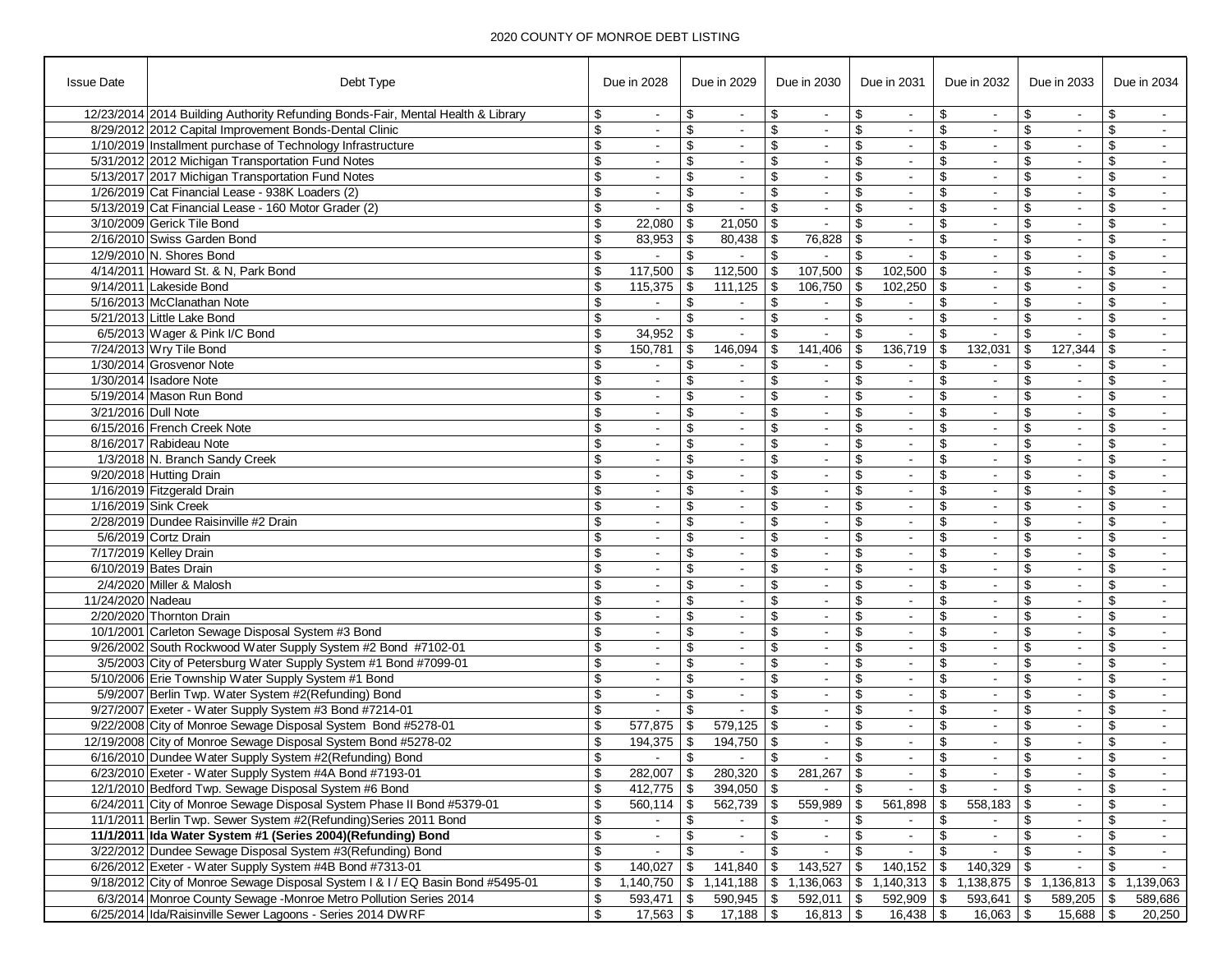| <b>Issue Date</b>  | Debt Type                                                                             | Due in 2028              |      | Due in 2029    |      | Due in 2030 |      | Due in 2031    |      | Due in 2032 |     | Due in 2033 | Due in 2034 |
|--------------------|---------------------------------------------------------------------------------------|--------------------------|------|----------------|------|-------------|------|----------------|------|-------------|-----|-------------|-------------|
|                    | 8/11/2016 South County Water Supply Sys No.1 Series 2016(Refunding 2005)              | $\overline{\phantom{a}}$ |      |                |      |             |      |                |      |             |     |             |             |
|                    | 9/14/2018 South Rockwood Sewage Disposal Sys #3 - 2018 <sup>1</sup>                   | \$<br>86.938             | - \$ | 85.538         | - SS | 84.138      | - \$ | 87.738         | - \$ | 86.238      | -\$ | 84.738      | 83,238      |
|                    | 9/14/2018 Bedford Twp. Sewage Disposal Sys #7 - 12 Mil 2018 <sup>2</sup>              | 732,600                  |      | 731.500        |      | 735,200     | -\$  | 733,600        |      | 731,800     |     | 734,800     | 732,500     |
|                    | 3/27/2019 Bedford Twp. Sewage Disposal Sys #7 - 10 MIL 2019                           | \$<br>529,112            | -SS  | $529.712$   \$ |      | 530,112     | - \$ | 530,312        |      | 530,312     |     | 530,112     | 529,712     |
|                    | 5/21/2019 Dundee Sewage Disposal System - Series 2019                                 | \$<br>233,200            |      | $230.900$ \ \$ |      | 233.300     | - \$ | $235,300$ \ \$ |      | 236,900     |     | 228,300     | 229,500     |
|                    |                                                                                       |                          |      |                |      |             |      |                |      |             |     |             |             |
|                    |                                                                                       |                          |      |                |      |             |      |                |      |             |     |             |             |
|                    | <b>PLEASE NOTE - discrepancies listed below to be corrected in 2021 Audit Reports</b> |                          |      |                |      |             |      |                |      |             |     |             |             |
| <b>Water/Sewer</b> | Issue dated 9/14/18 - Amt in Audit is incorrect at \$1,480,000.00                     |                          |      |                |      |             |      |                |      |             |     |             |             |
|                    | The full amount of Bond was not drawn.                                                |                          |      |                |      |             |      |                |      |             |     |             |             |
|                    |                                                                                       |                          |      |                |      |             |      |                |      |             |     |             |             |
| <b>Water/Sewer</b> | <b>Issue dated 11/01/11 is not listed in Audit</b>                                    |                          |      |                |      |             |      |                |      |             |     |             |             |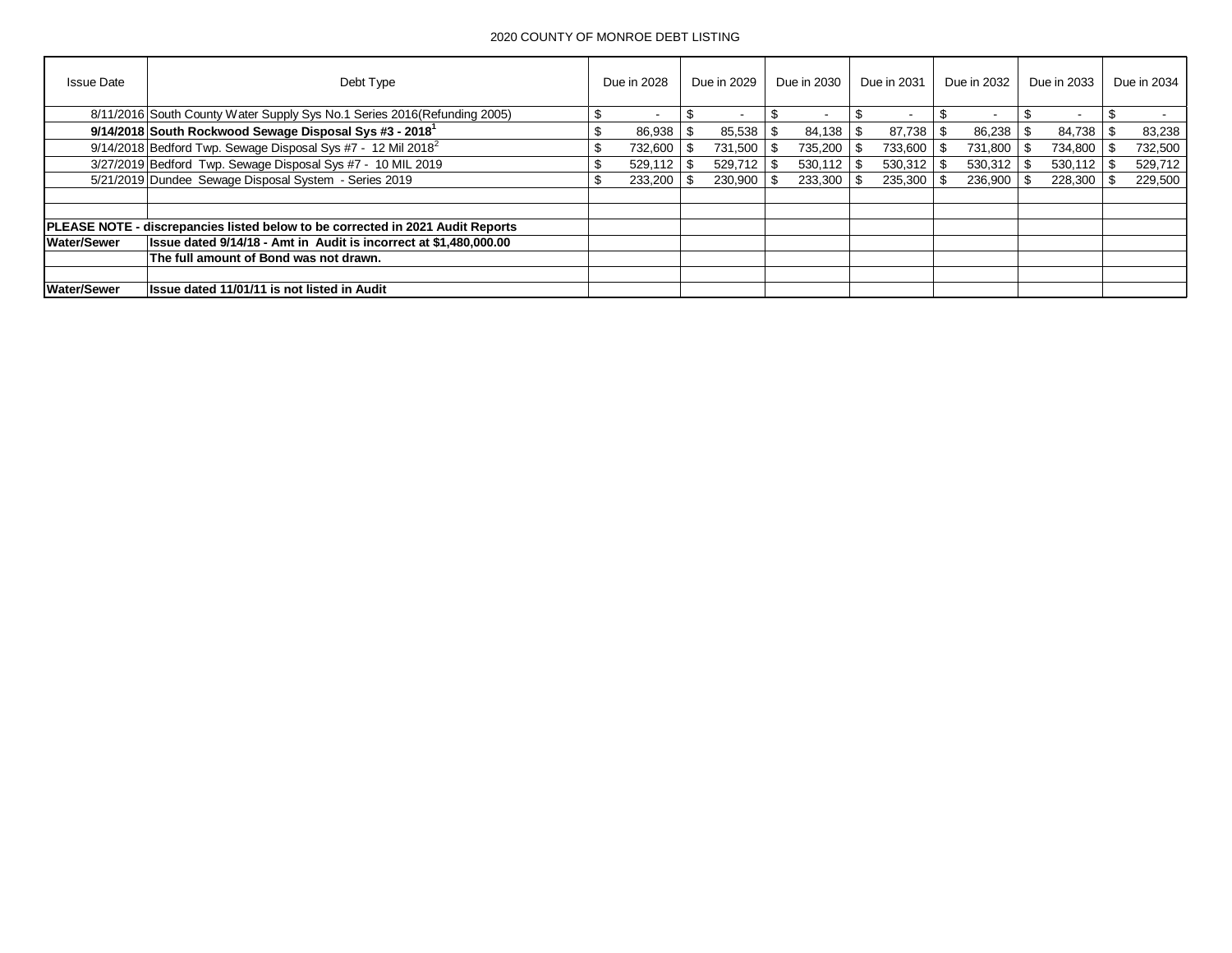| <b>Issue Date</b>   | Debt Type                                                                        | Due in 2035                           | Due in 2036 |                |                         | Due in 2037              | Due in 2038                            |                |                      |                          |                          | Due in 2039 Due in 2040 Due in 2041 |                   |                |                         | Due in<br>2042           |
|---------------------|----------------------------------------------------------------------------------|---------------------------------------|-------------|----------------|-------------------------|--------------------------|----------------------------------------|----------------|----------------------|--------------------------|--------------------------|-------------------------------------|-------------------|----------------|-------------------------|--------------------------|
|                     | 12/23/2014 2014 Building Authority Refunding Bonds-Fair, Mental Health & Library | \$                                    | \$          | $\blacksquare$ | \$                      |                          | \$                                     |                | \$                   |                          | \$                       |                                     | \$                |                | \$                      |                          |
|                     | 8/29/2012 2012 Capital Improvement Bonds-Dental Clinic                           | \$<br>$\sim$                          | \$          | $\sim$         | \$                      | $\overline{\phantom{a}}$ | \$                                     | $\sim$         | \$                   | $\overline{\phantom{a}}$ | \$                       | $\blacksquare$                      | \$                | $\sim$         | \$                      | $\blacksquare$           |
|                     | 1/10/2019 Installment purchase of Technology Infrastructure                      | \$<br>$\blacksquare$                  | \$          | $\sim$         | \$                      |                          | \$                                     | $\sim$         | \$                   | $\blacksquare$           | \$                       | $\blacksquare$                      | \$                | $\sim$         | \$                      | $\sim$                   |
|                     | 5/31/2012 2012 Michigan Transportation Fund Notes                                | \$                                    | \$          | $\blacksquare$ | \$                      |                          | \$                                     | $\blacksquare$ | \$                   | $\blacksquare$           | \$                       | $\blacksquare$                      | \$                |                | \$                      | $\sim$                   |
|                     | 5/13/2017 2017 Michigan Transportation Fund Notes                                | \$<br>$\sim$                          | \$          | $\blacksquare$ | \$                      | $\sim$                   | \$                                     | $\sim$         | \$                   | $\blacksquare$           | $\overline{\mathcal{L}}$ | $\sim$                              | \$                | $\blacksquare$ | \$                      | $\blacksquare$           |
|                     | 1/26/2019 Cat Financial Lease - 938K Loaders (2)                                 | \$                                    | \$          | $\blacksquare$ | \$                      |                          | \$                                     | $\blacksquare$ | \$                   | $\blacksquare$           | \$                       | $\blacksquare$                      | \$                | $\blacksquare$ | \$                      | $\blacksquare$           |
|                     | 5/13/2019 Cat Financial Lease - 160 Motor Grader (2)                             | \$                                    | \$          | $\sim$         | \$                      |                          | \$                                     | $\blacksquare$ | \$                   | $\blacksquare$           | \$                       | $\overline{\phantom{a}}$            | \$                | $\blacksquare$ | \$                      | $\blacksquare$           |
|                     | 3/10/2009 Gerick Tile Bond                                                       | \$<br>$\blacksquare$                  | \$          | $\blacksquare$ | \$                      |                          | $\boldsymbol{\mathsf{s}}$              | $\blacksquare$ | \$                   | $\blacksquare$           | \$                       | $\omega$                            | \$                | $\blacksquare$ | \$                      | $\blacksquare$           |
|                     | 2/16/2010 Swiss Garden Bond                                                      | \$                                    | \$          | $\blacksquare$ | \$                      |                          | \$                                     | $\blacksquare$ | \$                   | $\blacksquare$           | \$                       | $\blacksquare$                      | \$                | $\blacksquare$ | \$                      | $\sim$                   |
|                     | 12/9/2010 N. Shores Bond                                                         | \$                                    | \$          | $\blacksquare$ | \$                      | $\overline{\phantom{a}}$ | \$                                     | $\blacksquare$ | \$                   | $\blacksquare$           | \$                       | $\blacksquare$                      | \$                | $\blacksquare$ | \$                      | $\overline{\phantom{a}}$ |
|                     | 4/14/2011 Howard St. & N. Park Bond                                              | \$<br>$\blacksquare$                  | \$          | $\blacksquare$ | \$                      |                          | \$                                     | $\blacksquare$ | \$                   | $\blacksquare$           | \$                       | $\blacksquare$                      | \$                | $\blacksquare$ | \$                      | $\blacksquare$           |
|                     | 9/14/2011 Lakeside Bond                                                          | \$<br>$\blacksquare$                  | \$          | $\blacksquare$ | \$                      |                          | $\overline{\mathcal{S}}$               | $\blacksquare$ | \$                   |                          | \$                       | $\blacksquare$                      | \$                | $\blacksquare$ | \$                      | $\blacksquare$           |
|                     | 5/16/2013 McClanathan Note                                                       | \$<br>$\sim$                          | \$          | $\blacksquare$ | \$                      | $\overline{\phantom{a}}$ | \$                                     | $\sim$         | \$                   | $\blacksquare$           | \$                       | $\blacksquare$                      | \$                | $\blacksquare$ | \$                      | $\sim$                   |
|                     | 5/21/2013 Little Lake Bond                                                       | \$<br>$\blacksquare$                  | \$          | $\blacksquare$ | \$                      |                          | \$                                     | $\blacksquare$ | \$                   | $\blacksquare$           | \$                       | $\blacksquare$                      | \$                | $\blacksquare$ | \$                      | $\sim$                   |
|                     | 6/5/2013 Wager & Pink I/C Bond                                                   | \$<br>$\blacksquare$                  | \$          | $\blacksquare$ | \$                      |                          | \$                                     | $\blacksquare$ | \$                   | $\blacksquare$           | \$                       | $\blacksquare$                      | \$                | $\blacksquare$ | \$                      | $\sim$                   |
|                     | 7/24/2013 Wry Tile Bond                                                          | \$                                    | \$          | $\blacksquare$ | \$                      |                          | \$                                     | $\blacksquare$ | \$                   | $\blacksquare$           | \$                       | $\blacksquare$                      | \$                | $\blacksquare$ | \$                      | $\blacksquare$           |
|                     | 1/30/2014 Grosvenor Note                                                         | \$                                    | \$          | $\blacksquare$ | \$                      |                          | \$                                     | $\blacksquare$ | \$                   | $\blacksquare$           | \$                       | $\blacksquare$                      | \$                |                | \$                      | $\blacksquare$           |
|                     | 1/30/2014 Isadore Note                                                           | \$<br>$\blacksquare$                  | \$          | $\sim$         | \$                      |                          | \$                                     | $\blacksquare$ | \$                   | $\blacksquare$           | \$                       | $\blacksquare$                      | \$                | $\blacksquare$ | \$                      | $\sim$                   |
|                     | 5/19/2014 Mason Run Bond                                                         | \$<br>$\sim$                          | \$          | $\blacksquare$ | \$                      | $\sim$                   | \$                                     | $\sim$         | \$                   | $\blacksquare$           | \$                       | $\blacksquare$                      | \$                | $\sim$         | \$                      | $\sim$                   |
| 3/21/2016 Dull Note |                                                                                  | \$                                    | \$          | $\blacksquare$ | \$                      |                          | \$                                     | $\blacksquare$ | \$                   | $\blacksquare$           | \$                       | $\blacksquare$                      | \$                | $\blacksquare$ | \$                      | $\blacksquare$           |
|                     | 6/15/2016 French Creek Note                                                      | \$<br>$\sim$                          | \$          | $\blacksquare$ | \$                      | $\overline{\phantom{a}}$ | \$                                     | $\sim$         | \$                   | $\overline{\phantom{a}}$ | \$                       | $\blacksquare$                      | \$                | $\blacksquare$ | \$                      | $\sim$                   |
|                     | 8/16/2017 Rabideau Note                                                          | \$<br>$\sim$                          | \$          | $\omega$       | \$                      |                          | \$                                     | $\blacksquare$ | \$                   | $\blacksquare$           | \$                       | $\blacksquare$                      | \$                | $\sim$         | \$                      | $\sim$                   |
|                     | 1/3/2018 N. Branch Sandy Creek                                                   | \$                                    | \$          | $\blacksquare$ | \$                      |                          | $\sqrt[6]{\frac{1}{2}}$                | $\blacksquare$ | \$                   |                          | \$                       |                                     | \$                | $\blacksquare$ | \$                      | $\blacksquare$           |
|                     | 9/20/2018 Hutting Drain                                                          | \$<br>$\sim$                          | \$          | $\blacksquare$ | \$                      |                          | \$                                     | $\sim$         | \$<br>\$             | $\blacksquare$           | $\overline{\mathcal{L}}$ | $\blacksquare$                      | \$                | $\blacksquare$ | \$                      | $\sim$                   |
|                     | 1/16/2019 Fitzgerald Drain<br>1/16/2019 Sink Creek                               | \$                                    | \$<br>\$    | $\blacksquare$ | \$<br>\$                |                          | \$                                     | $\blacksquare$ | \$                   |                          | \$<br>\$                 | $\blacksquare$                      | \$<br>\$          |                | \$<br>\$                | $\blacksquare$           |
|                     | 2/28/2019 Dundee Raisinville #2 Drain                                            | \$<br>\$<br>$\sim$                    | \$          | $\blacksquare$ | \$                      | $\sim$                   | \$<br>\$                               | $\sim$         | \$                   | $\blacksquare$           | $\overline{\$}$          | $\blacksquare$                      | \$                | $\sim$         | \$                      | $\sim$<br>$\blacksquare$ |
|                     | 5/6/2019 Cortz Drain                                                             | \$                                    | \$          | $\blacksquare$ | \$                      |                          | \$                                     | $\blacksquare$ | \$                   |                          | \$                       | $\blacksquare$                      | \$                | $\blacksquare$ | \$                      | $\blacksquare$           |
|                     | 7/17/2019 Kelley Drain                                                           | \$                                    | \$          | $\blacksquare$ | \$                      |                          | $\overline{\boldsymbol{\mathfrak{s}}}$ | $\blacksquare$ | \$                   | $\blacksquare$           | \$                       | $\blacksquare$                      | \$                | $\blacksquare$ | \$                      | $\sim$                   |
|                     | 6/10/2019 Bates Drain                                                            | \$<br>$\blacksquare$                  | \$          | $\sim$         | \$                      | $\sim$                   | \$                                     | $\blacksquare$ | \$                   | $\blacksquare$           | \$                       | $\blacksquare$                      | \$                | $\blacksquare$ | \$                      | $\blacksquare$           |
|                     | 2/4/2020 Miller & Malosh                                                         | \$                                    | \$          | $\blacksquare$ | \$                      |                          | \$                                     | $\blacksquare$ | \$                   | $\blacksquare$           | \$                       | $\blacksquare$                      | \$                | $\blacksquare$ | \$                      | $\sim$                   |
| 11/24/2020 Nadeau   |                                                                                  | \$                                    | \$          | $\blacksquare$ | \$                      |                          | \$                                     | $\blacksquare$ | \$                   | $\blacksquare$           | \$                       | $\overline{\phantom{a}}$            | \$                | $\blacksquare$ | \$                      | $\blacksquare$           |
|                     | 2/20/2020 Thornton Drain                                                         | \$<br>$\sim$                          | \$          | $\blacksquare$ | \$                      | $\sim$                   | $\sqrt[3]{2}$                          | $\sim$         | \$                   | $\blacksquare$           | \$                       | $\omega$                            | \$                | $\blacksquare$ | \$                      | $\sim$                   |
|                     | 10/1/2001 Carleton Sewage Disposal System #3 Bond                                | \$<br>$\blacksquare$                  | \$          | $\blacksquare$ | \$                      |                          | \$                                     | $\blacksquare$ | \$                   | $\blacksquare$           | \$                       | $\blacksquare$                      | \$                | $\blacksquare$ | \$                      | $\blacksquare$           |
|                     | 9/26/2002 South Rockwood Water Supply System #2 Bond #7102-01                    | \$<br>$\sim$                          | \$          | $\blacksquare$ | \$                      | $\overline{\phantom{a}}$ | \$                                     | $\sim$         | \$                   | $\blacksquare$           | \$                       | $\sim$                              | \$                | $\blacksquare$ | \$                      | $\sim$                   |
|                     | 3/5/2003 City of Petersburg Water Supply System #1 Bond #7099-01                 | \$<br>$\blacksquare$                  | \$          | $\blacksquare$ | \$                      |                          | $\overline{\$}$                        | $\blacksquare$ | \$                   | $\blacksquare$           | \$                       | $\blacksquare$                      | \$                | $\blacksquare$ | \$                      |                          |
|                     | 5/10/2006 Erie Township Water Supply System #1 Bond                              | \$                                    | \$          | $\blacksquare$ | \$                      |                          | \$                                     | $\blacksquare$ | \$                   |                          | \$                       | $\blacksquare$                      | \$                | $\blacksquare$ | \$                      | $\blacksquare$           |
|                     | 5/9/2007 Berlin Twp. Water System #2(Refunding) Bond                             | \$<br>$\sim$                          | \$          | $\blacksquare$ | \$                      | $\overline{\phantom{a}}$ | \$                                     | $\sim$         | \$                   | $\blacksquare$           | \$                       | $\blacksquare$                      | \$                | $\sim$         | \$                      | $\sim$                   |
|                     | 9/27/2007 Exeter - Water Supply System #3 Bond #7214-01                          | \$<br>$\blacksquare$                  | \$          | $\sim$         | \$                      |                          | \$                                     | $\sim$         | \$                   | $\blacksquare$           | \$                       | $\sim$                              | \$                | $\blacksquare$ | \$                      | $\sim$                   |
|                     | 9/22/2008 City of Monroe Sewage Disposal System Bond #5278-01                    | \$<br>$\blacksquare$                  | \$          | $\blacksquare$ | \$                      |                          | \$                                     | $\blacksquare$ | \$                   | $\blacksquare$           | \$                       | $\sim$                              | \$                | $\blacksquare$ | \$                      | $\sim$                   |
|                     | 12/19/2008 City of Monroe Sewage Disposal System Bond #5278-02                   | \$<br>$\sim$                          | \$          | $\blacksquare$ | \$                      | $\sim$                   | \$                                     | $\sim$         | \$                   | $\sim$                   | \$                       | $\blacksquare$                      | \$                | $\blacksquare$ | \$                      | $\sim$                   |
|                     | 6/16/2010 Dundee Water Supply System #2(Refunding) Bond                          | ¢                                     | \$          |                | ¢                       |                          | $\sqrt{2}$                             |                | $\pmb{\mathfrak{S}}$ |                          | \$                       |                                     | \$                |                | ¢                       |                          |
|                     | 6/23/2010 Exeter - Water Supply System #4A Bond #7193-01                         | $\pmb{\mathcal{S}}$<br>$\blacksquare$ | \$          | $\blacksquare$ | $\overline{\mathbf{e}}$ | $\overline{\phantom{a}}$ | $\overline{\mathbf{e}}$                | $\blacksquare$ | \$                   | $\blacksquare$           | \$                       | $\blacksquare$                      | $\boldsymbol{\$}$ | $\blacksquare$ | \$                      | $\sim$                   |
|                     | 12/1/2010 Bedford Twp. Sewage Disposal System #6 Bond                            | \$<br>$\blacksquare$                  | \$          | $\blacksquare$ | \$                      |                          | \$                                     | $\blacksquare$ | \$                   | $\blacksquare$           | \$                       | $\blacksquare$                      | \$                | $\blacksquare$ | \$                      | $\sim$                   |
|                     | 6/24/2011 City of Monroe Sewage Disposal System Phase II Bond #5379-01           | $\overline{\boldsymbol{\theta}}$      | \$          | $\blacksquare$ | \$                      |                          | \$                                     | $\blacksquare$ | \$                   | $\blacksquare$           | \$                       | $\blacksquare$                      | \$                |                |                         |                          |
|                     | 11/1/2011 Berlin Twp. Sewer System #2(Refunding) Series 2011 Bond                | \$<br>$\sim$                          | \$          | $\sim$         | \$                      | $\sim$                   | \$                                     | $\blacksquare$ | \$                   | $\blacksquare$           | \$                       | $\blacksquare$                      | \$                | $\blacksquare$ | \$                      | $\blacksquare$           |
|                     | 11/1/2011 Ida Water System #1 (Series 2004)(Refunding) Bond                      | \$<br>$\blacksquare$                  | \$          | $\blacksquare$ | \$                      | $\blacksquare$           | \$                                     | $\blacksquare$ | \$                   | $\blacksquare$           | \$                       | $\blacksquare$                      | \$                | $\blacksquare$ | \$                      |                          |
|                     | 3/22/2012 Dundee Sewage Disposal System #3(Refunding) Bond                       | \$                                    | \$          | $\blacksquare$ | \$                      |                          | \$                                     |                | \$                   | $\sim$                   | \$                       |                                     | \$                | $\blacksquare$ | \$                      |                          |
|                     | 6/26/2012 Exeter - Water Supply System #4B Bond #7313-01                         | \$<br>$\sim$                          | \$          | $\blacksquare$ | \$                      | $\blacksquare$           | \$                                     | $\sim$         | \$                   | $\sim$                   | \$                       | $\sim$                              | \$                | $\sim$         | \$                      | $\sim$                   |
|                     | 9/18/2012 City of Monroe Sewage Disposal System I & I / EQ Basin Bond #5495-01   | \$<br>$\blacksquare$                  | \$          | $\blacksquare$ | \$                      | $\blacksquare$           | \$                                     | $\blacksquare$ | \$                   | $\overline{\phantom{a}}$ | \$                       | $\blacksquare$                      | \$                | $\blacksquare$ | \$                      | $\sim$                   |
|                     | 6/3/2014 Monroe County Sewage -Monroe Metro Pollution Series 2014                | \$                                    | \$          | $\blacksquare$ | \$                      |                          | \$                                     |                | \$                   |                          | \$                       |                                     | \$                | $\blacksquare$ | \$                      | $\sim$                   |
|                     | 6/25/2014 Ida/Raisinville Sewer Lagoons - Series 2014 DWRF                       | $\overline{\mathbf{S}}$<br>$\sim$     | \$          | $\blacksquare$ | \$                      | $\blacksquare$           | $\overline{\mathbf{S}}$                | $\sim$         | \$                   | $\blacksquare$           | \$                       | $\blacksquare$                      | \$                | $\sim$         | $\overline{\mathbf{e}}$ | $\sim$                   |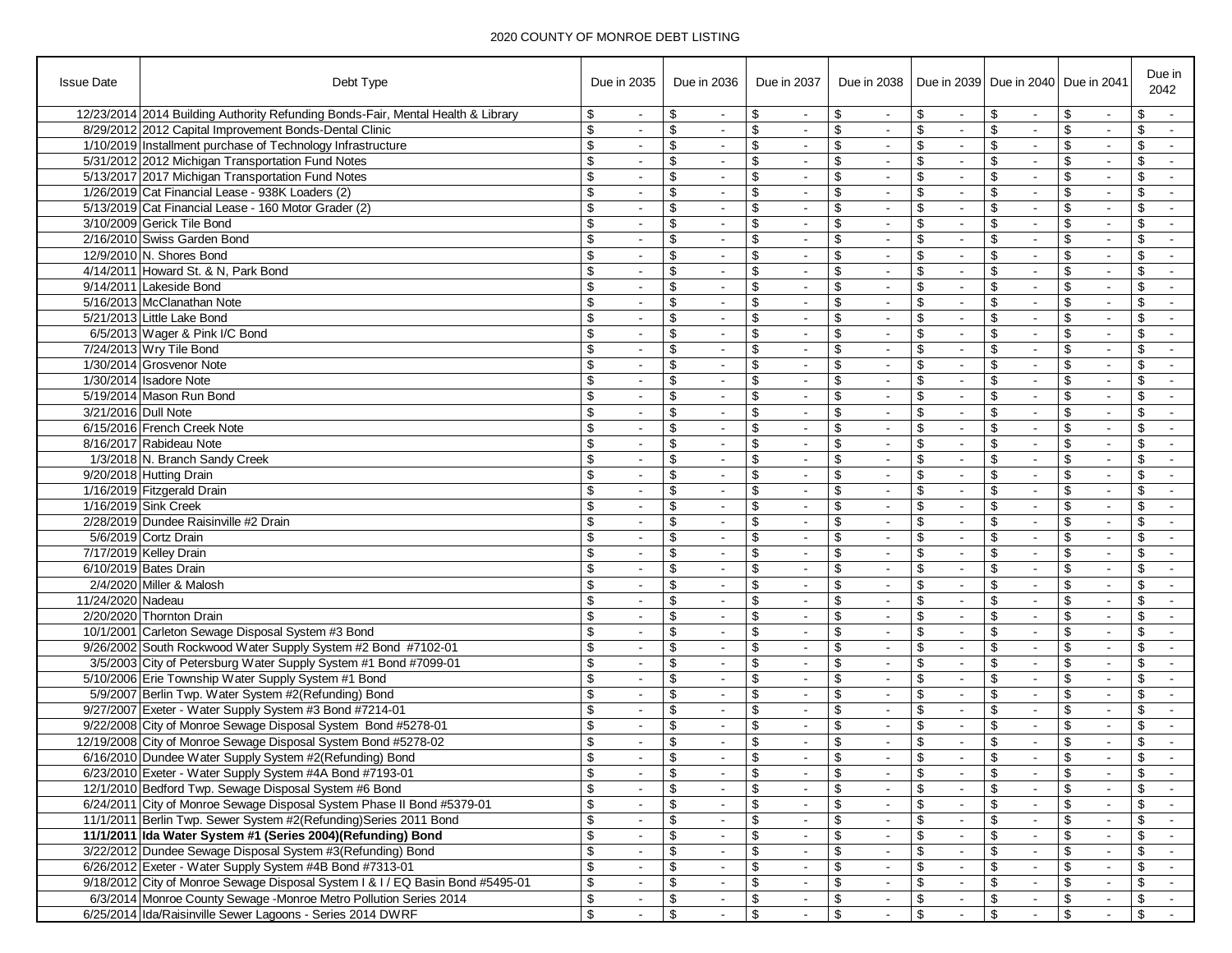| <b>Issue Date</b>  | Debt Type                                                                             | Due in 2035 |         | Due in 2036              |     | Due in 2037 | Due in 2038   Due in 2039   Due in 2040   Due in 2041 |         |     |         |           |              | Due in<br>2042 |
|--------------------|---------------------------------------------------------------------------------------|-------------|---------|--------------------------|-----|-------------|-------------------------------------------------------|---------|-----|---------|-----------|--------------|----------------|
|                    | 8/11/2016 South County Water Supply Sys No.1 Series 2016 (Refunding 2005)             |             |         | $\overline{\phantom{a}}$ | ٩.  |             |                                                       |         |     |         |           |              |                |
|                    | 9/14/2018 South Rockwood Sewage Disposal Sys #3 - 2018 <sup>1</sup>                   | ж.          | 86,738  | 85,138                   | -\$ | 88,538      |                                                       | 93,746  |     |         |           |              |                |
|                    | $9/14/2018$ Bedford Twp. Sewage Disposal Sys #7 - 12 Mil 2018 <sup>2</sup>            | ъ           | 735,000 | 732,200 \ \$             |     | 734,200 \$  |                                                       | 735,900 | \$. | 732.300 | \$733,500 | 734.400 \ \$ |                |
|                    | 3/27/2019 Bedford Twp. Sewage Disposal Sys #7 - 10 MIL 2019                           | \$.         | 529,112 |                          |     | 532,212     |                                                       | 530.912 | \$  | 534,412 | \$532,612 |              |                |
|                    | 5/21/2019 Dundee Sewage Disposal System - Series 2019                                 |             |         |                          |     |             |                                                       |         |     |         |           |              |                |
|                    |                                                                                       |             |         |                          |     |             |                                                       |         |     |         |           |              |                |
|                    |                                                                                       |             |         |                          |     |             |                                                       |         |     |         |           |              |                |
|                    | <b>PLEASE NOTE - discrepancies listed below to be corrected in 2021 Audit Reports</b> |             |         |                          |     |             |                                                       |         |     |         |           |              |                |
| Water/Sewer        | Issue dated 9/14/18 - Amt in Audit is incorrect at \$1,480,000.00                     |             |         |                          |     |             |                                                       |         |     |         |           |              |                |
|                    | The full amount of Bond was not drawn.                                                |             |         |                          |     |             |                                                       |         |     |         |           |              |                |
|                    |                                                                                       |             |         |                          |     |             |                                                       |         |     |         |           |              |                |
| <b>Water/Sewer</b> | Issue dated 11/01/11 is not listed in Audit                                           |             |         |                          |     |             |                                                       |         |     |         |           |              |                |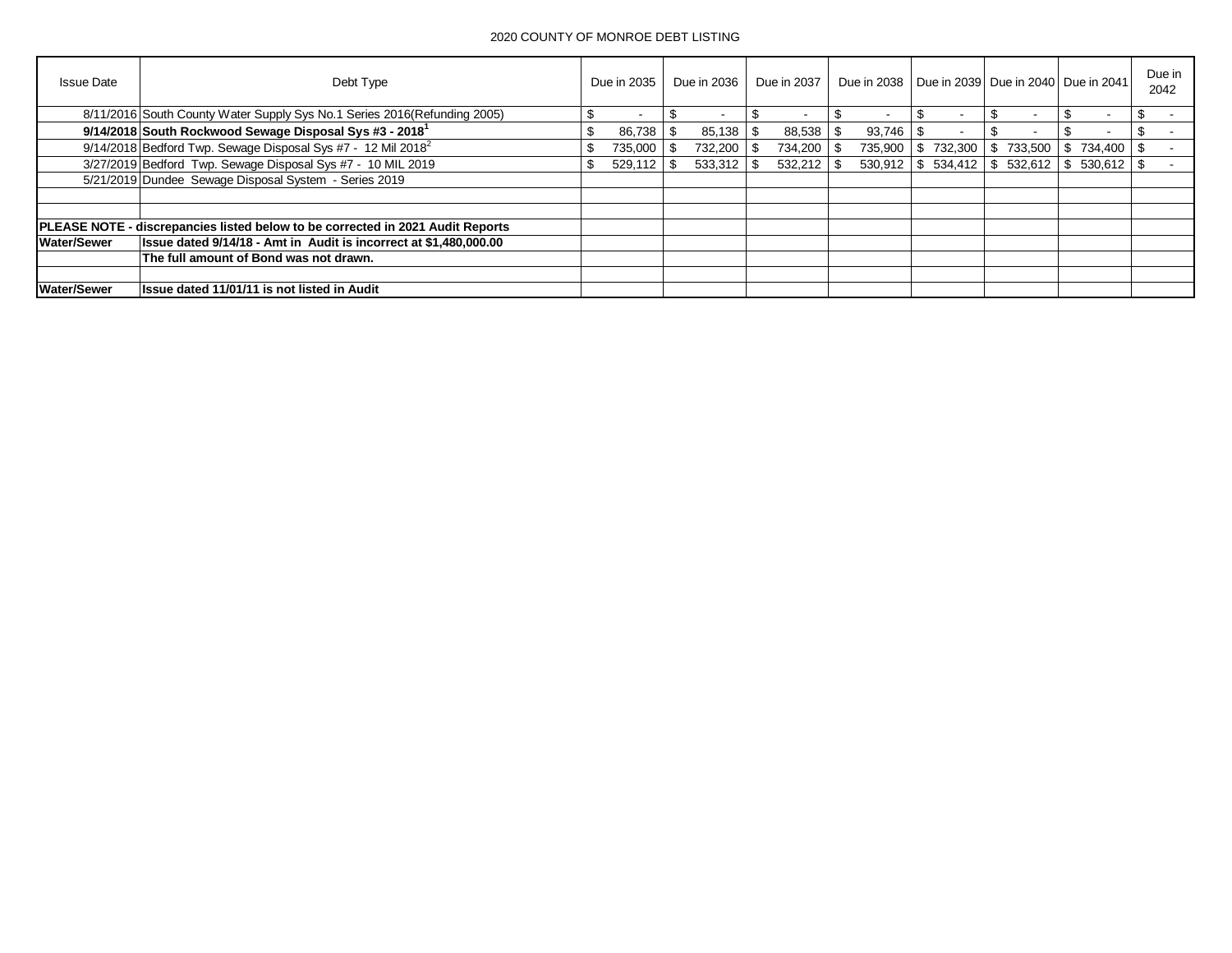| <b>Issue Date</b>   | Debt Type                                                                        | Due in<br>2043                 |
|---------------------|----------------------------------------------------------------------------------|--------------------------------|
|                     | 12/23/2014 2014 Building Authority Refunding Bonds-Fair, Mental Health & Library | \$                             |
|                     | 8/29/2012 2012 Capital Improvement Bonds-Dental Clinic                           | \$<br>$\blacksquare$           |
|                     | 1/10/2019 Installment purchase of Technology Infrastructure                      | \$                             |
|                     | 5/31/2012 2012 Michigan Transportation Fund Notes                                | \$                             |
|                     | 5/13/2017 2017 Michigan Transportation Fund Notes                                | \$<br>$\blacksquare$           |
|                     | 1/26/2019 Cat Financial Lease - 938K Loaders (2)                                 | \$                             |
|                     | 5/13/2019 Cat Financial Lease - 160 Motor Grader (2)                             | \$                             |
|                     | 3/10/2009 Gerick Tile Bond                                                       | \$<br>$\overline{\phantom{a}}$ |
|                     | 2/16/2010 Swiss Garden Bond                                                      | \$                             |
|                     | 12/9/2010 N. Shores Bond                                                         | \$                             |
|                     | 4/14/2011 Howard St. & N, Park Bond                                              | \$                             |
|                     | 9/14/2011 Lakeside Bond                                                          | \$                             |
|                     | 5/16/2013 McClanathan Note                                                       | \$<br>$\overline{a}$           |
|                     | 5/21/2013 Little Lake Bond                                                       | \$                             |
|                     | 6/5/2013 Wager & Pink I/C Bond                                                   | \$<br>$\overline{\phantom{a}}$ |
|                     | 7/24/2013 Wry Tile Bond                                                          | \$<br>$\blacksquare$           |
|                     | 1/30/2014 Grosvenor Note                                                         | \$                             |
|                     | 1/30/2014 Isadore Note                                                           | \$                             |
|                     |                                                                                  |                                |
|                     | 5/19/2014 Mason Run Bond                                                         | \$                             |
| 3/21/2016 Dull Note |                                                                                  | \$                             |
|                     | 6/15/2016 French Creek Note                                                      | \$<br>$\overline{\phantom{a}}$ |
|                     | 8/16/2017 Rabideau Note                                                          | \$                             |
|                     | 1/3/2018 N. Branch Sandy Creek                                                   | \$                             |
|                     | 9/20/2018 Hutting Drain                                                          | \$<br>$\overline{\phantom{a}}$ |
|                     | 1/16/2019 Fitzgerald Drain                                                       | \$<br>$\blacksquare$           |
|                     | 1/16/2019 Sink Creek                                                             | \$                             |
|                     | 2/28/2019 Dundee Raisinville #2 Drain                                            | \$<br>$\blacksquare$           |
|                     | 5/6/2019 Cortz Drain                                                             | \$                             |
|                     | 7/17/2019 Kelley Drain                                                           | \$                             |
|                     | 6/10/2019 Bates Drain                                                            | \$                             |
|                     | 2/4/2020 Miller & Malosh                                                         | \$                             |
| 11/24/2020 Nadeau   |                                                                                  | \$                             |
|                     | 2/20/2020 Thornton Drain                                                         | \$<br>$\blacksquare$           |
|                     | 10/1/2001 Carleton Sewage Disposal System #3 Bond                                | \$                             |
|                     | 9/26/2002 South Rockwood Water Supply System #2 Bond #7102-01                    | \$                             |
|                     | 3/5/2003 City of Petersburg Water Supply System #1 Bond #7099-01                 | \$                             |
|                     | 5/10/2006 Erie Township Water Supply System #1 Bond                              | \$<br>$\overline{\phantom{a}}$ |
|                     | 5/9/2007 Berlin Twp. Water System #2(Refunding) Bond                             | \$                             |
|                     | 9/27/2007 Exeter - Water Supply System #3 Bond #7214-01                          | \$                             |
|                     | 9/22/2008 City of Monroe Sewage Disposal System Bond #5278-01                    | \$<br>$\blacksquare$           |
|                     | 12/19/2008 City of Monroe Sewage Disposal System Bond #5278-02                   | \$<br>$\overline{\phantom{a}}$ |
|                     | 6/16/2010 Dundee Water Supply System #2(Refunding) Bond                          | \$                             |
|                     | 6/23/2010 Exeter - Water Supply System #4A Bond #7193-01                         | \$                             |
|                     | 12/1/2010 Bedford Twp. Sewage Disposal System #6 Bond                            | \$                             |
|                     | 6/24/2011 City of Monroe Sewage Disposal System Phase II Bond #5379-01           | \$                             |
|                     | 11/1/2011 Berlin Twp. Sewer System #2(Refunding) Series 2011 Bond                | \$<br>$\overline{\phantom{a}}$ |
|                     | 11/1/2011 Ida Water System #1 (Series 2004)(Refunding) Bond                      | \$                             |
|                     | 3/22/2012 Dundee Sewage Disposal System #3(Refunding) Bond                       | \$                             |
|                     | 6/26/2012 Exeter - Water Supply System #4B Bond #7313-01                         | \$                             |
|                     | 9/18/2012 City of Monroe Sewage Disposal System I & I / EQ Basin Bond #5495-01   | \$                             |
|                     | 6/3/2014 Monroe County Sewage -Monroe Metro Pollution Series 2014                | \$                             |
|                     | 6/25/2014 Ida/Raisinville Sewer Lagoons - Series 2014 DWRF                       | \$<br>$\blacksquare$           |